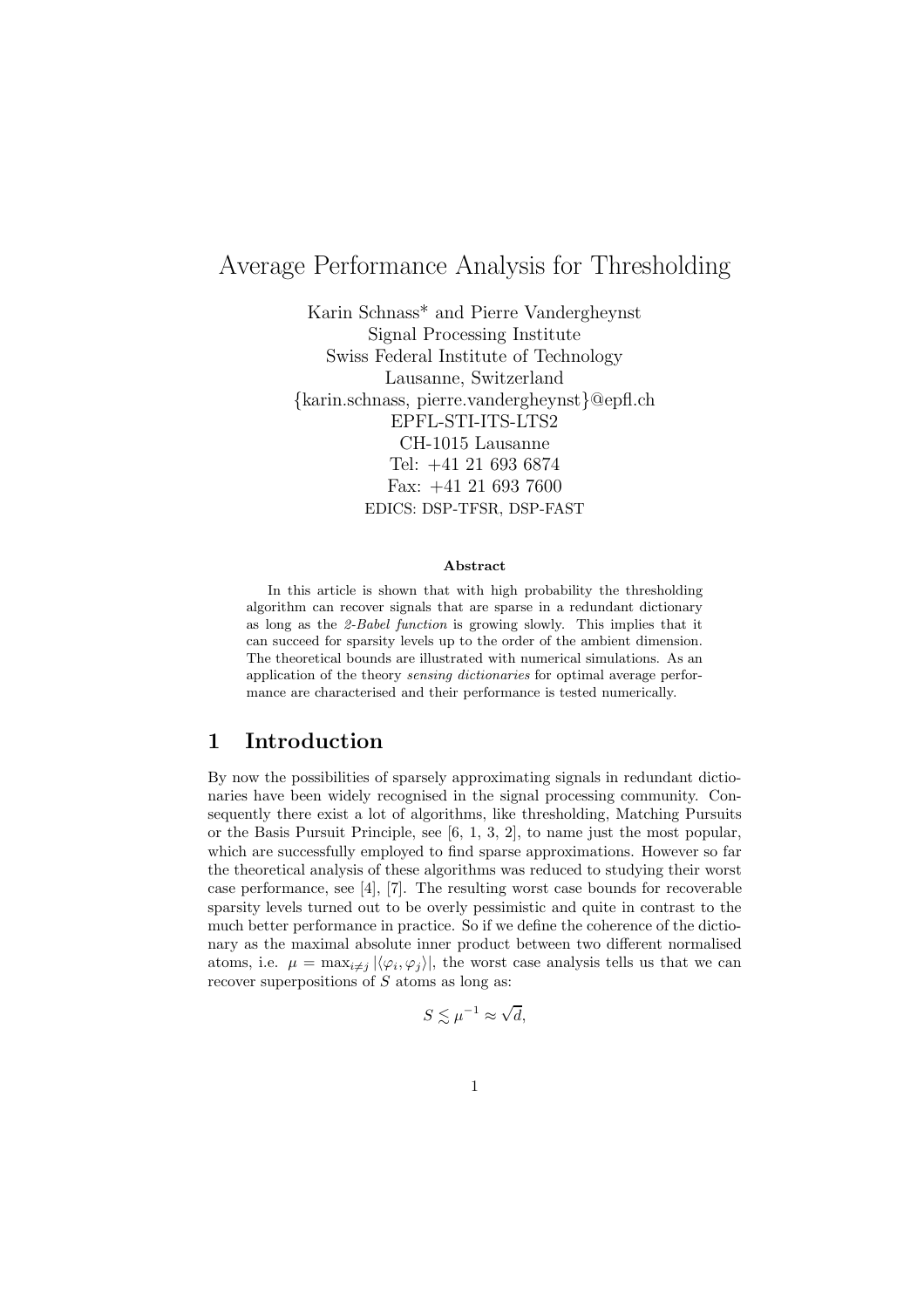where  $d$  is the ambient dimension, while in practice it is usually possible to recover supports of sizes proportional to d. Motivated by the desire to better understand and capture the performance of an algorithm together with a dictionary people have started to analyse the average case performance. In a recent paper Tropp was able to show that random subdictionaries of a general dictionary are very likely to be well conditioned as long as their size is of the order of  $\mu^{-2} \approx d$ , [8, Theorem B]. As an application of this result it is shown that a signal constructed from a random superposition of  $S$  atoms with coefficients drawn from a continuous distribution has almost surely no sparser representation, [8, Theorem 12]. If additionally the signs of the coefficients are drawn from a uniform distribution then this representation is with high probability recoverable via Basis Pursuit.

**Theorem 1** ([8], Theorem 13). Assume that  $\Phi_{\Lambda}$ , the matrix we get by extracting  $\sqrt{1/2}$ . Assume also that the signal  $y = \mathbf{\Phi}_{\Lambda} x_{\Lambda}$  is synthesised from a coefficient the S atoms in  $\Lambda$  from all K atoms in  $\Phi$ , has least singular value  $\sigma_{\min}(\Phi_{\Lambda}) \geq$ sequence  $x_{\Lambda}$  whose signs form a Steinhaus sequence, i.e.  $\varepsilon_i = x_i/|x_i|, i \in \Lambda$ , are independent realisations of the random variable  $e^{iX}$  with X uniformly distributed on  $(0, 2\pi)$ . Then the probability that Basis Pursuit fails to recover  $x_{\Lambda}$  from y is less than

$$
\mathbb{P}(BP\ fails) \le 2K \exp\left(-\frac{1}{8\mu^2 S}\right) \tag{1}
$$

One of the conclusions of the above results is that Basis Pursuit is able to recover sparse signal representations even when the sparsity level is higher than the worst case barrier of  $\sqrt{d}$ .

However the problem is that in practice Basis Pursuit is simply too complex. Consider for instance image compression, a small picture of size  $64 \times 64$  already results in  $d = 4096$ . Taking a dictionary with reasonable redundancy 2 means that we have to solve a convex optimisation problem in  $\mathbb{R}^{8192}$ . On the other hand one would typically be happy to recover the 100 most important components of the signal. Unfortunately this is still more than  $64 = \sqrt{d}$  signifying the worst case performance bottleneck for simpler algorithms like thresholding or the Matching Pursuits, see  $[6]$ ,  $[7]$ . In the following we will therefore analyse the average behaviour of thresholding to find out that also here the recoverable sparsity scales with the ambient dimension. Again the result will be in terms of the coherence  $\mu$  or rather the 2-Babel function  $\mu_2$ , defined as

$$
\mu_2(\Lambda, k) = \left(\sum_{i \in \Lambda} |\langle \varphi_i, \varphi_k \rangle|^2\right)^{\frac{1}{2}},
$$
  
\n
$$
\mu_2(\Lambda) = \max_{k \notin \Lambda} \mu_2(\Lambda, k),
$$
  
\n
$$
\mu_2(S) = \max_{|\Lambda| = S} \mu_2(\Lambda).
$$

From the estimate  $\mu_2(S) \leq \sqrt{S}\mu$  we see that the 2-Babel function grows much slower than the 1-Babel function, which is of the order  $S\mu$ .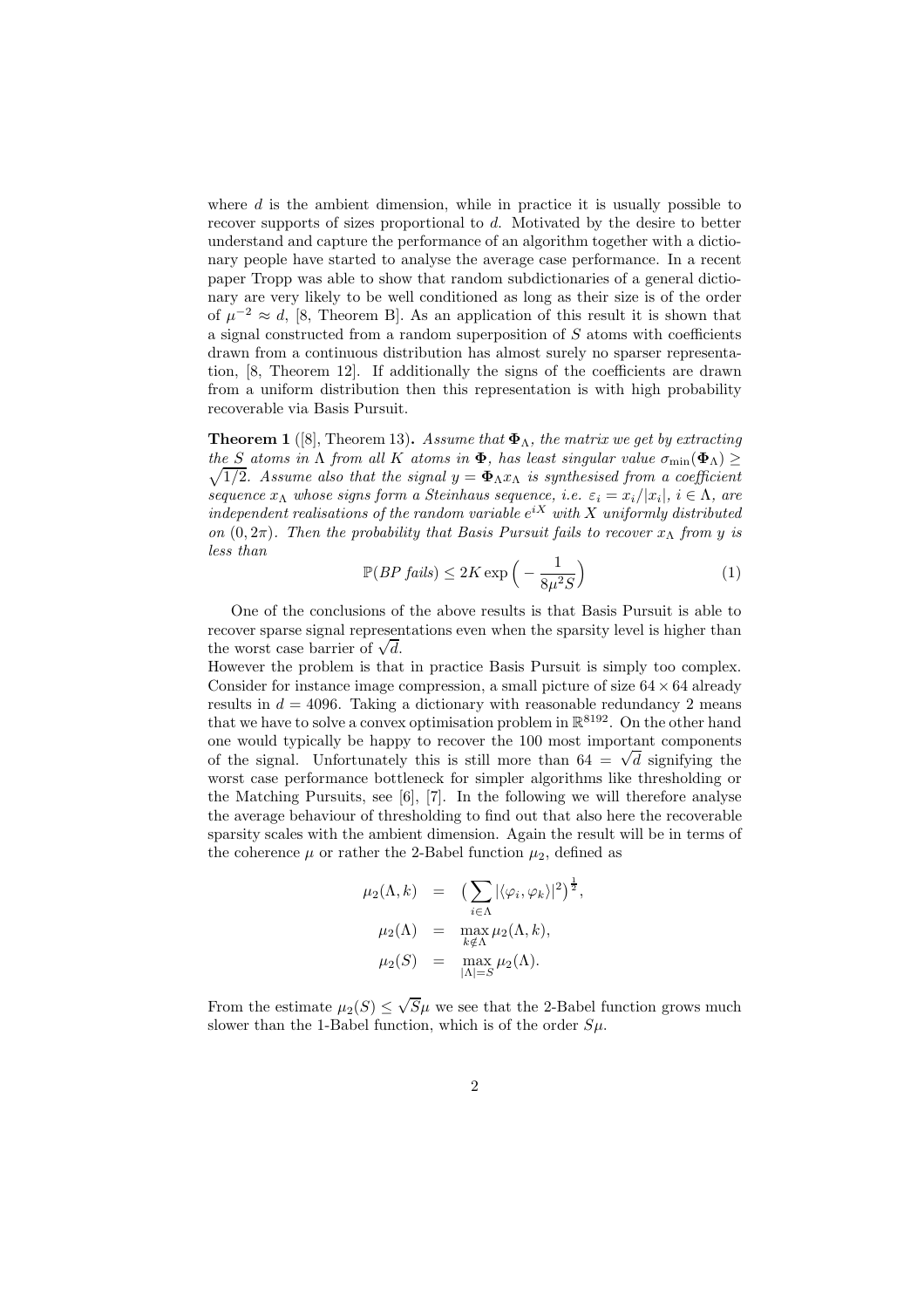## 2 Theoretical Analysis

Before the theoretical analysis we give a quick reminder of how the thresholding algorithm works in the table below and introduce the probabilistic model we assume for our signals y.

| Thresholding                                                                                                           |
|------------------------------------------------------------------------------------------------------------------------|
| find: $\Lambda$ that contains the indices                                                                              |
| corresponding to the $S$ largest                                                                                       |
| values of $ \langle y, \varphi_i \rangle $                                                                             |
| reconstruct: $x_{\Lambda} = (\mathbf{\Phi}_{\Lambda})^{\dagger} y$ , $\tilde{y} = \mathbf{\Phi}_{\Lambda} x_{\Lambda}$ |

Signal Model:

$$
y = \Phi_{\Lambda} x_{\Lambda} = \sum_{i \in \Lambda} x_i \varphi_i, \qquad x_i = \varepsilon_i |x_i|, \quad \forall i \in \Lambda,
$$

where  $\Phi$  is a dictionary of K normalised atoms and  $\Phi_{\Lambda}$  a subdictionary of all atoms with indices in  $\Lambda$  and  $|\Lambda| = S$ . While the support  $\Lambda$  and the absolute magnitude of the coefficients are considered to be arbitrary, the signs  $\varepsilon_i$  form either a Steinhaus sequence or a Rademacher sequence, i.e.  $\varepsilon_i = \pm 1$  with equal probability.

Theorem 2. Let's abbreviate the event "Thresholding fails to recover the component  $\varphi_i$ " as " $\mathfrak{D}_i$ " and "Thresholding fails to recover all components" as " $\mathfrak{D}$ ". Under the above signal model

a) 
$$
\mathbb{P}(\mathbb{G}_i) < 2(K - S + 1) \exp\left(-\frac{|x_i|^2}{\|x\|_{\infty}^2} \frac{c}{8\mu_2^2(S)}\right)
$$
\nb) 
$$
\mathbb{P}(\mathbb{G}) < 2K \exp\left(-\frac{|x_{\min}|^2}{\|x\|_{\infty}^2} \frac{c}{8\mu_2^2(S)}\right)
$$

where  $c = 1$  for Steinhaus and  $c = 1/16$  for Rademacher sequences and  $x_{\min}$ denotes the coefficient with smallest absolute value.

The proof is a straightforward application of the following large deviation inequalities.

**Theorem 3.** Let  $\alpha$  be an arbitrary real/complex vector and  $\varepsilon$  a Rademacher/Steinhaus sequence. Then for all  $t > 0$ 

$$
\mathbb{P}(|\sum_{i} \varepsilon_i \alpha_i| > t) \le 2e^{-c_0 t^2 / ||\alpha||_2^2}
$$

where  $c_0 = 1/32$  for Rademacher and  $c_0 = 1/2$  for Steinhaus sequences.

For a proof for Steinhaus sequences see [8] and references therein. The proof for Rademacher sequences can be found in [5, Section 4]. We now turn to the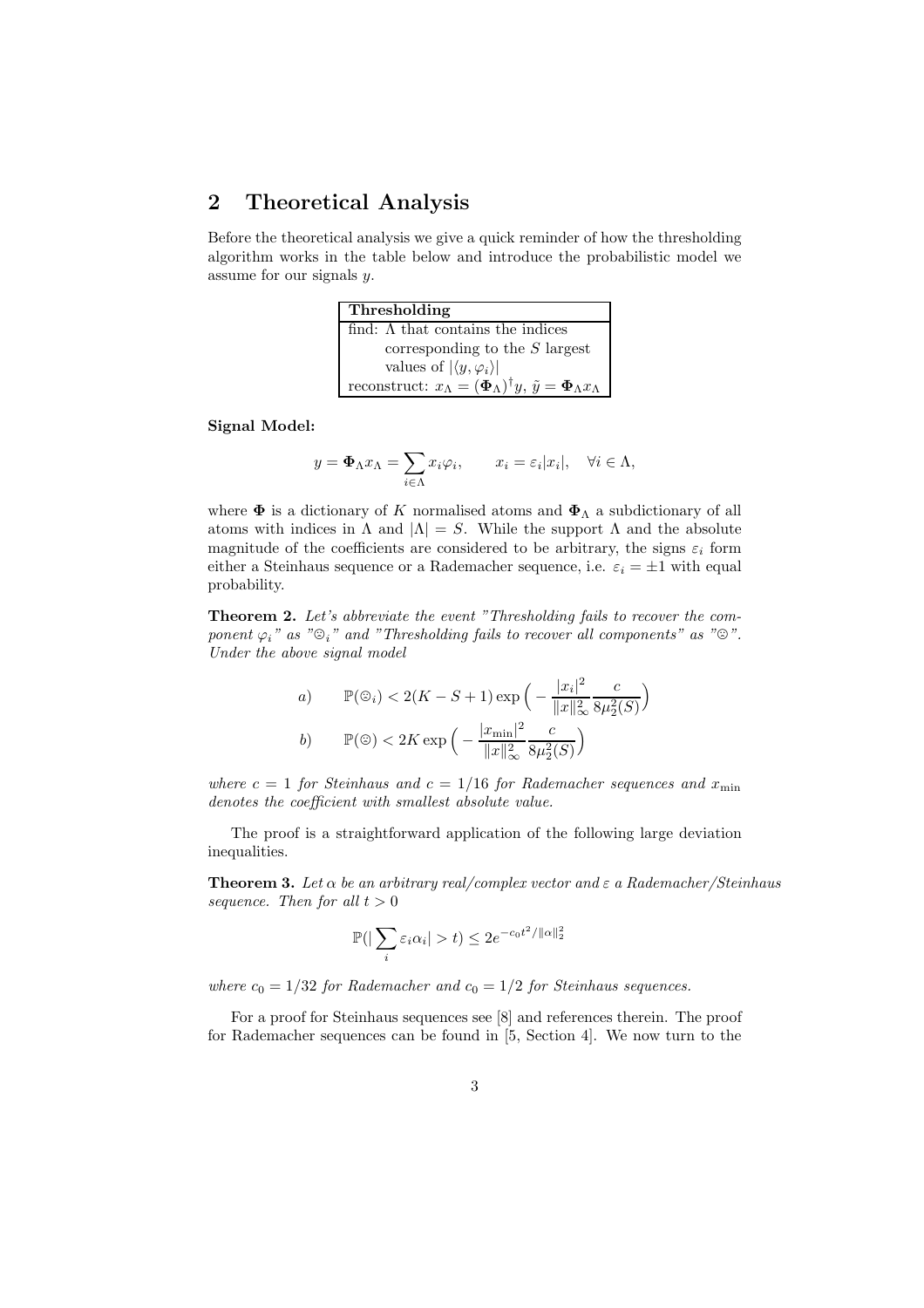proof of Theorem 2.

**Proof:** [Theorem 2] We can bound the probability of not recovering  $\varphi_i$  by the probability that its inner product with the signal is lower than a threshold p while the inner product of an atom not in the support is higher than the threshold.

$$
\mathbb{P}(\mathfrak{D}_i) = \mathbb{P}(|\langle y, \varphi_i \rangle| < \max_{k \in \overline{\Lambda}} |\langle y, \varphi_k \rangle|)
$$
\n
$$
\leq \mathbb{P}(|\langle y, \varphi_i \rangle| < p) + \mathbb{P}(\max_{k \in \overline{\Lambda}} |\langle y, \varphi_k \rangle| > p)
$$
\n
$$
\leq \mathbb{P}(|\langle y, \varphi_i \rangle| < p) + \mathbb{P}(\bigcup_{k \in \overline{\Lambda}} |\langle y, \varphi_k \rangle| > p)
$$
\n
$$
\leq \mathbb{P}(|\langle y, \varphi_i \rangle| < p) + \sum_{k \in \overline{\Lambda}} \mathbb{P}(|\langle y, \varphi_k \rangle| > p)
$$

The probability of the correlation of the signal with  $\varphi_i$  being smaller than the threshold can be further bounded as,

$$
\mathbb{P}(|\langle y, \varphi_i \rangle| < p) = \mathbb{P}(|\sum_{j \in \Lambda} x_j \langle \varphi_j, \varphi_i \rangle| < p) \n= \mathbb{P}(|x_i + \sum_{j \neq i} x_j \langle \varphi_j, \varphi_i \rangle| < p) \n\leq \mathbb{P}(|\sum_{j \neq i} x_j \langle \varphi_j, \varphi_i \rangle| > |x_i| - p).
$$

Choosing the threshold as  $p = |x_i|/2$  and using Theorem 3 we arrive at,

$$
\mathbb{P}(|\langle y, \varphi_i \rangle| \le p) < \mathbb{P}\left(|\sum_{j \ne i} \varepsilon_j |x_j| \langle \varphi_j, \varphi_i \rangle| > \frac{1}{2} |x_i|\right) \\
&\le 2 \exp\left(-\frac{c_0}{4} \frac{|x_i|^2}{\sum_{j \ne i} |x_j|^2 |\langle \varphi_j, \varphi_i \rangle|^2}\right) \\
&\le 2 \exp\left(-\frac{|x_i|^2}{\|x\|_{\infty}^2} \frac{c}{8\mu_2^2(S-1)}\right).
$$

Similarly we can estimate the probability of the correlation of an atom not in the support being larger than the threshold,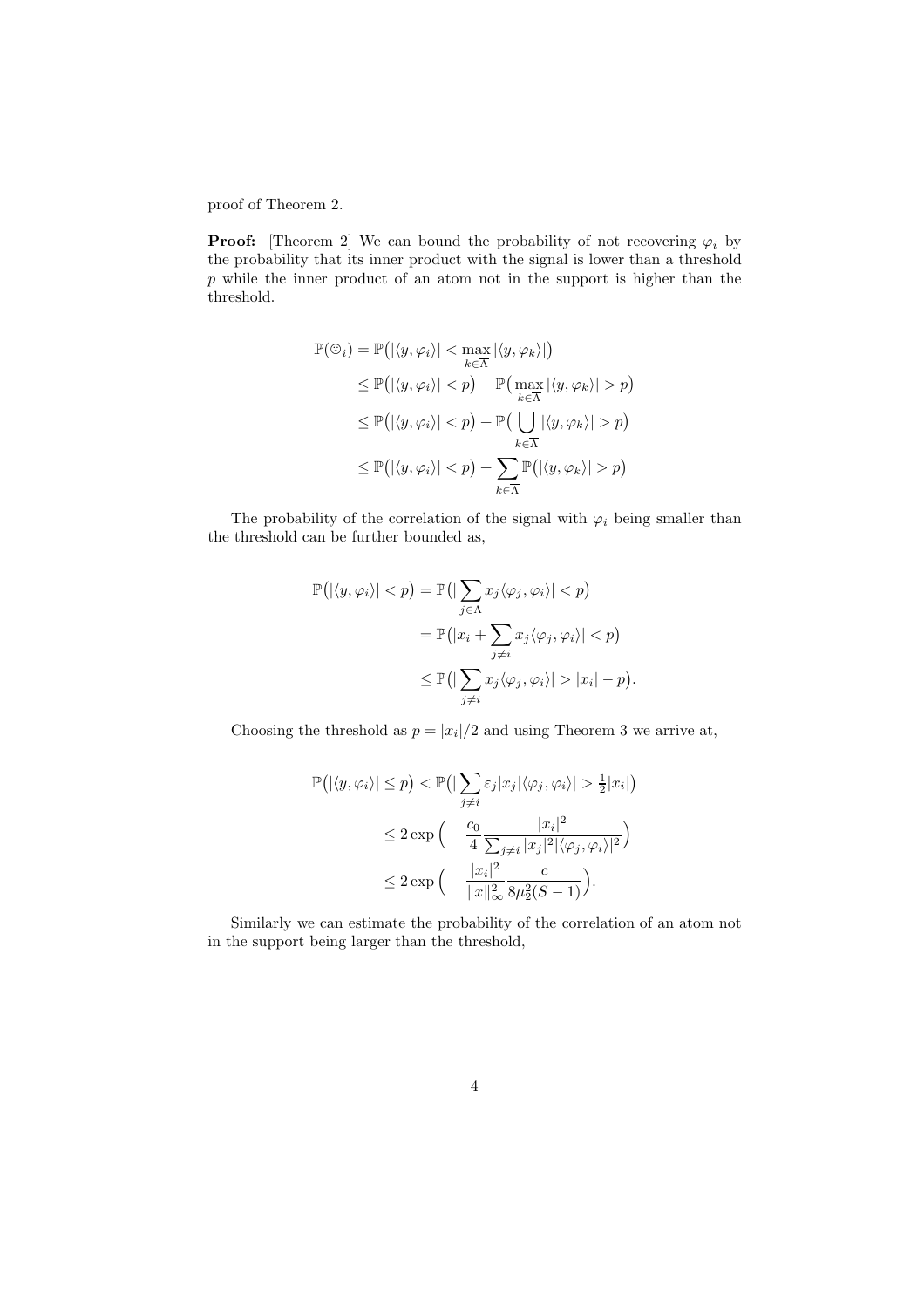$$
\mathbb{P}(|\langle y, \varphi_k \rangle| > p) \le \mathbb{P}(|\sum_{j \in \Lambda} \varepsilon_j |x_j| \langle \varphi_j, \varphi_k \rangle| > \frac{1}{2} |x_i|)
$$
  

$$
\le 2 \exp\left(-\frac{c_0}{4} \frac{|x_i|^2}{\sum_{j \in \Lambda} |x_j|^2 |\langle \varphi_j, \varphi_k \rangle|^2}\right)
$$
  

$$
\le 2 \exp\left(-\frac{|x_i|^2}{\|x\|_{\infty}^2} \frac{c}{8\mu_2^2(S)}\right).
$$

Putting it all together we finally arrive at,

$$
\mathbb{P}(\mathbb{G}_{i}) \leq 2 \exp\Big(-\frac{|x_{i}|^{2}}{\|x\|_{\infty}^{2}} \frac{c}{8\mu_{2}^{2}(S-1)}\Big) + |\overline{\Lambda}| 2 \exp\Big(-\frac{|x_{i}|^{2}}{\|x\|_{\infty}^{2}} \frac{c}{8\mu_{2}^{2}(S)}\Big) \leq 2(K-S+1) \exp\Big(-\frac{|x_{i}|^{2}}{\|x\|_{\infty}^{2}} \frac{c}{8\mu_{2}^{2}(S)}\Big).
$$

To estimate the probability of thresholding failing to recover all components we can proceed in the same fashion. Essentially we just need to adapt the choice of the threshold  $p$ .

$$
\mathbb{P}(\mathbb{G}) = \mathbb{P}\left(\min_{i \in \Lambda} |\langle y, \varphi_i \rangle| < \max_{k \in \overline{\Lambda}} |\langle y, \varphi_k \rangle|\right) \\
\leq \mathbb{P}\left(\min_{i \in \Lambda} |\langle y, \varphi_i \rangle| < p\right) + \mathbb{P}\left(\max_{k \in \overline{\Lambda}} |\langle y, \varphi_k \rangle| > p\right).
$$

The first probability can be expanded as

$$
\mathbb{P}\left(\min_{i\in\Lambda} |\langle y, \varphi_i \rangle| < p\right) \le \mathbb{P}\left(\min_{i\in\Lambda} |x_i + \sum_{j\neq i} x_j \langle \varphi_j, \varphi_i \rangle| < p\right)
$$
\n
$$
\le \mathbb{P}\left(\min_{i\in\Lambda} (|x_{\min}| - |\sum_{j\neq i} x_j \langle \varphi_j, \varphi_i \rangle|) < p\right)
$$
\n
$$
\le \mathbb{P}\left(\max_{i\in\Lambda} |\sum_{j\neq i} x_j \langle \varphi_j, \varphi_i \rangle| > |x_{\min}| - p\right)
$$
\n
$$
\le \sum_{i\in\Lambda} \mathbb{P}\left(|\sum_{j\neq i} x_j \langle \varphi_j, \varphi_i \rangle| > |x_{\min}| - p\right)
$$

Now we choose as threshold  $p = |x_{\text{min}}|/2$  and using Theorem 3 get the bound:

$$
\mathbb{P}\left(\min_{i\in\Lambda}|\langle y,\varphi_i\rangle|
$$

Repeating the steps above we can estimate the probability of an atom not in the support having higher correlation than the threshold as

$$
\mathbb{P}\left(\max_{k\in\overline{\Lambda}}|\langle y,\varphi_k\rangle|>p\right)\leq 2(K-S)\exp\Big(-\frac{|x_{\min}|^2}{\|x\|_{\infty}^2}\frac{c}{8\mu_2^2(S)}\Big).
$$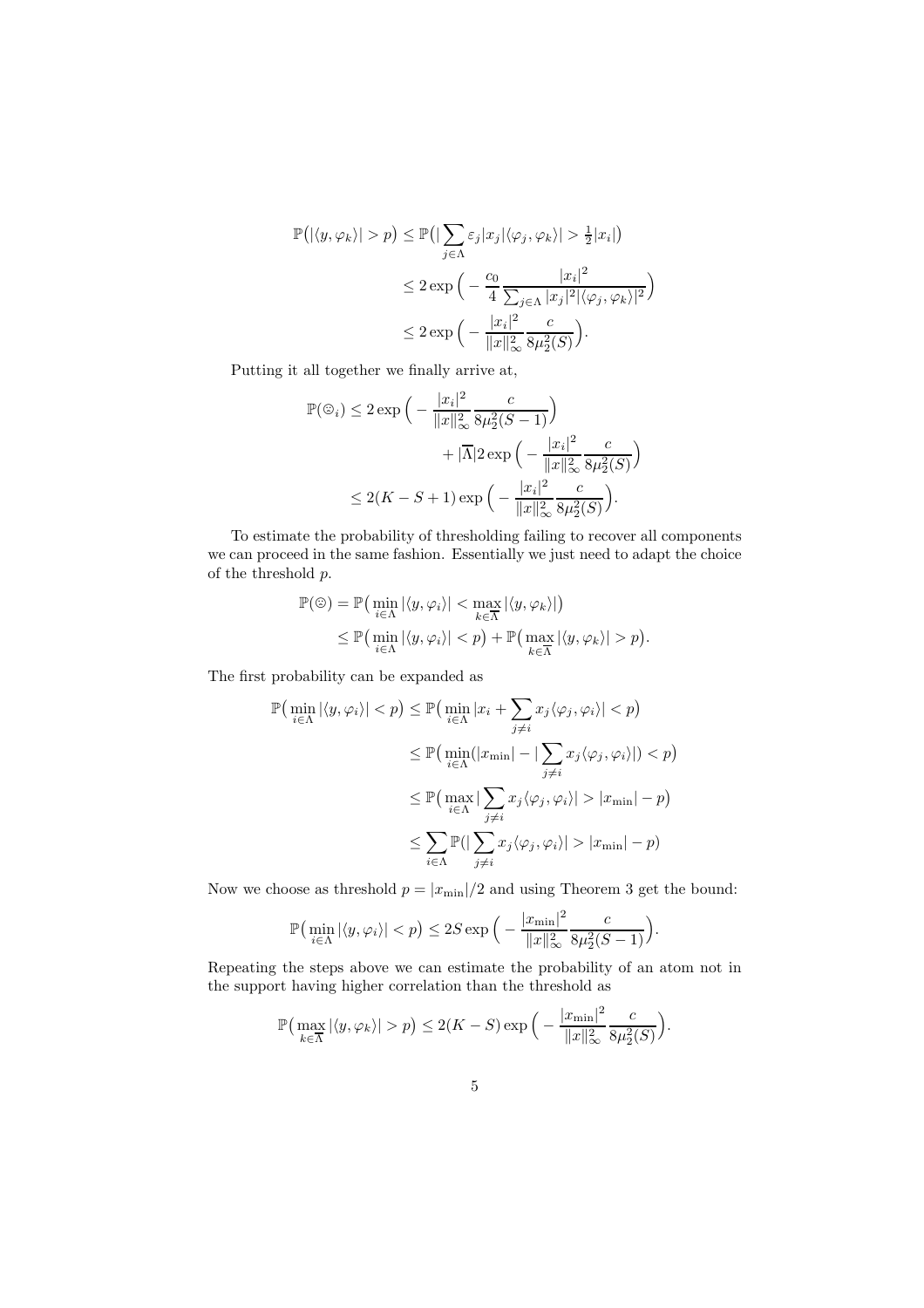In combination this leads to the final bound:

$$
\mathbb{P}(\mathfrak{D}) < 2K \exp\Big(-\frac{|x_{\min}|^2}{\|x\|_{\infty}^2} \frac{c}{8\mu_2^2(S)}\Big).
$$

 $\Box$ 

Comparing the above result for Steinhaus sequences to Theorem 1 we see that the essential difference in the failure probability bound for the two algorithms is the additional coefficient  $\frac{x_{\min}^2}{\|x\|_{\infty}^2}$  in the exponent for thresholding. This means that for coefficients of constant absolute magnitude the two algorithms should perform comparably. Also it promises a good behaviour of thresholding as long as the coefficients are reasonably well balanced and in that case makes it an interesting low complexity alternative to BP.

## 3 Numerical Simulations

#### 3.1 An Experiment with Dimensions

To show numerically how the recovery rates of thresholding scale with the dimension we conducted the following experiment. In dimensions  $2^p$ ,  $p = 8...12$ a dictionary made up the Dirac and the Discrete Cosine Transform bases was constructed. The coherence of these dictionaries is  $\mu = \sqrt{2/d}$  and the 2-Babel function behaves approximately like  $\mu_2(S) \approx \sqrt{S/d}$ . For each dimension and relative sparsity level  $S/d$ , 1000 signals were constructed by randomly choosing a support and coefficients with constant absolute value one and random signs,  $x_i = \pm 1$  with equal probability. Then we counted how often thresholding was able to recover the full support.



Figure 1: Comparison of Numerical Recovery Rates and Theoretical Recovery Bounds

From the theorem we know that thresholding will fail with small probability as long as

$$
\mu_2^2(S) \lesssim \frac{c'}{\log(2K)} \qquad \Rightarrow \qquad \frac{S}{d} \lesssim \frac{c'}{(p+1)\log 2}.
$$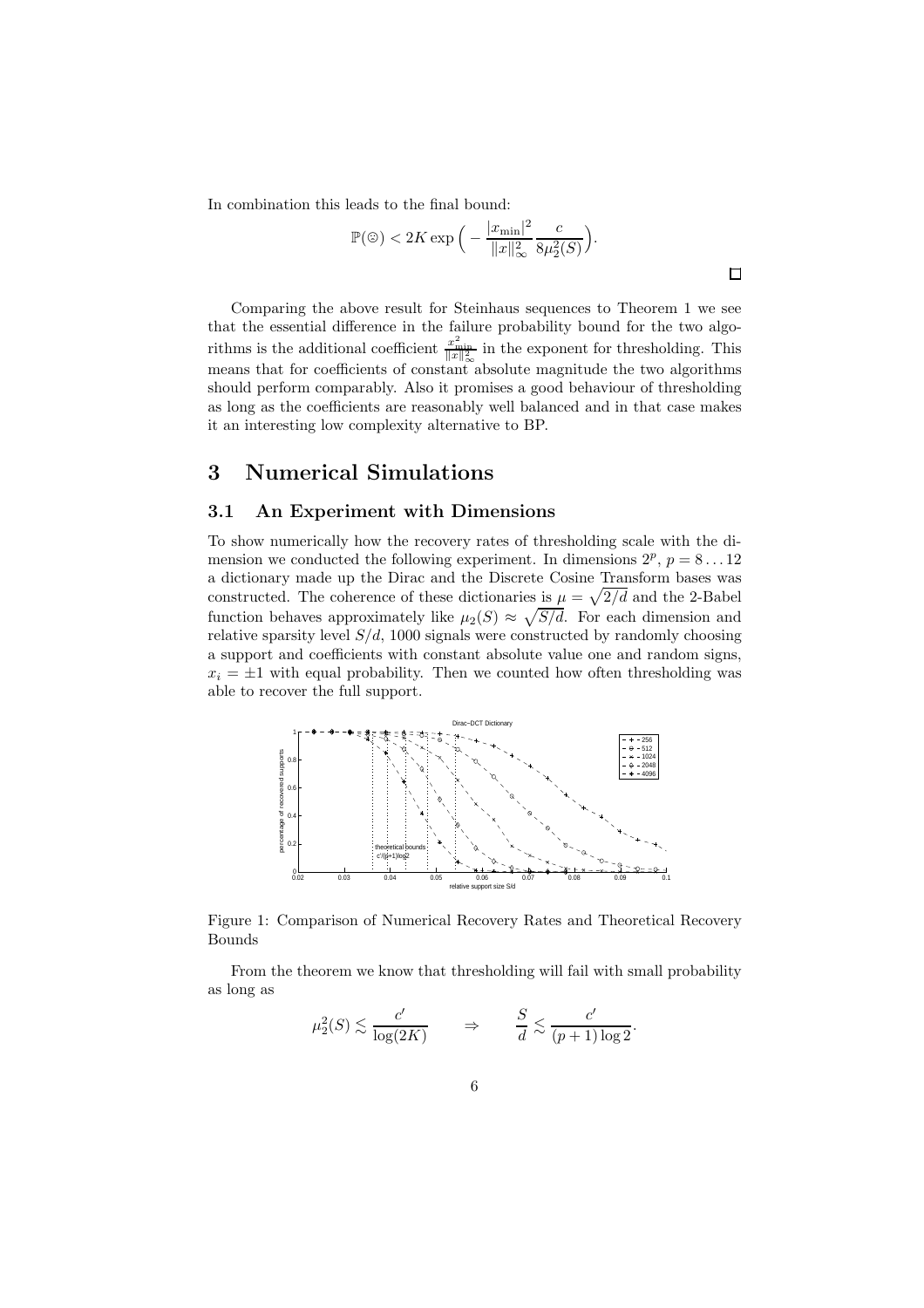If we compare these theoretical bounds to the simulation results displayed in Figure 1 we see that they reflect the average behaviour quite well. For the bounds as plotted in the figure we chose  $c' = 0.3$  which is somewhat better than the theorem suggests  $(c' \approx \frac{1}{128})$ .

#### 3.2 An Application

As an application of Theorem 2 we will construct a sensing dictionary to improve the average performance of a dictionary for thresholding. The concept of sensing dictionaries for greedy algorithms was introduced in [6], where sensing dictionaries improving the worst case performance were characterised and constructed. The basic idea in the case of thresholding would be to determine which components to pick from the absolute inner products of the signal with atoms in a special sensing dictionary  $\psi_i \in \Psi$  instead of the original dictionary, see table below.

| Thresholding with Sensing Dictionary $\Psi$                                                                            |  |  |  |  |
|------------------------------------------------------------------------------------------------------------------------|--|--|--|--|
| find: $\Lambda$ that contains the indices                                                                              |  |  |  |  |
| corresponding to the $S$ largest                                                                                       |  |  |  |  |
| values of $ \langle y, \psi_i \rangle $                                                                                |  |  |  |  |
| reconstruct: $x_{\Lambda} = (\mathbf{\Phi}_{\Lambda})^{\dagger} y$ , $\tilde{y} = \mathbf{\Phi}_{\Lambda} x_{\Lambda}$ |  |  |  |  |

The only a priori requirements we pose on the sensing matrix are that it has the same size as the original dictionary and that the inner products between corresponding atoms, i.e. with the same index, are one,  $\langle \varphi_i, \psi_i \rangle = 1$ . The average performance of thresholding with a sensing dictionary can be analysed as before. We only need to adjust the definition of the 2-Babel function to describe the pseudo Gram matrix  $\Psi^* \Phi$  instead of the Gram matrix.

$$
\tilde{\mu}_2(\Lambda, k) = \left( \sum_{i \in \Lambda} |\langle \varphi_i, \psi_k \rangle|^2 \right)^{\frac{1}{2}}
$$

$$
\tilde{\mu}_2(\Lambda) = \max_{k \notin \Lambda} \tilde{\mu}_2(\Lambda, k)
$$

$$
\tilde{\mu}_2(S) = \max_{|\Lambda| = S} \tilde{\mu}_2(\Lambda).
$$

The analogue of part b) of Theorem 2 now reads:

Theorem 4. Under the same assumptions on the signal model as in the previous section we can bound the probability that thresholding with the sensing matrix Ψ fails as

$$
\mathbb{P}(\mathfrak{D}) < 2K \exp\Big(-\frac{|x_{\min}|^2}{\|x\|_{\infty}^2} \frac{c}{8\tilde{\mu}_2^2(S)}\Big).
$$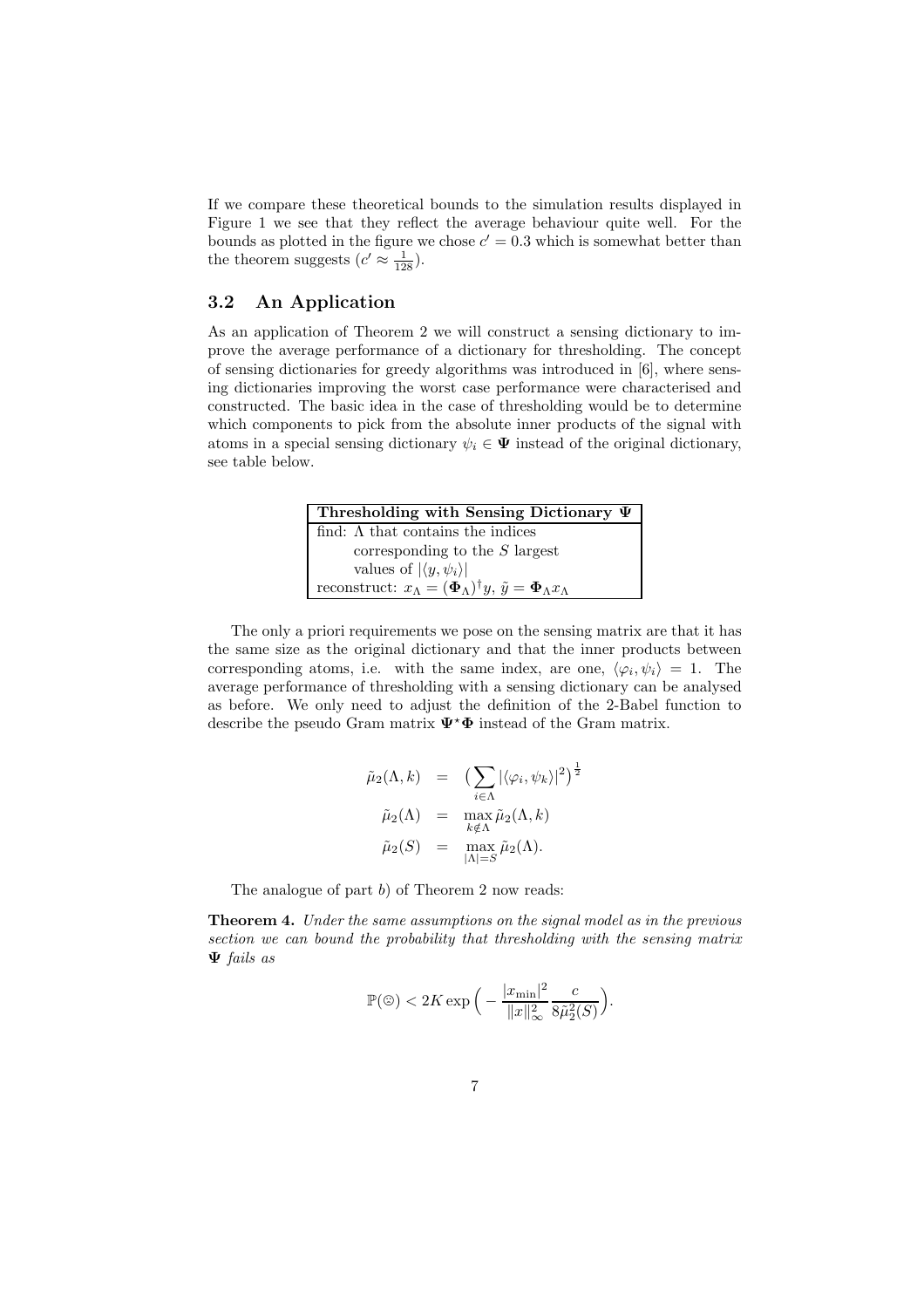Proof: Follow the proof of Theorem 2 mutatis mutandis.

One deduction from the Theorem is that a sensing matrix for good average performance should minimise the 2-Babel function. Let us consider what this would mean for the distribution of the off-diagonal entries of the pseudo-Gram matrix. Since to calculate the 2-Babel function we always sum over the squared maximal entries in one row we would want the distribution as flat as possible, see [6] for more details in that direction. However this might not be optimal in the sense that dampening the (absolutely) maximal off side entries comes at the price of rising otherwise small entries. Taking a look back at the proof of Theorem 2 we see that this could have devastating results since more of the relevant off diagonal entries  $\Psi^* \Phi_\Lambda$  could have been raised than lowered, increasing the failure probability in the end,

$$
\mathbb{P}(\mathfrak{D}) \le 2(\sum_{k \in \Lambda} e^{-c'/\mu_2^2(\Lambda/k, k)} + \sum_{k \notin \Lambda} e^{-c'/\mu_2^2(\Lambda, k)}).
$$

Another consideration suggesting a different approach is that the support Λ might be chosen at random as well. Then the optimal sensing dictionary would need to minimise

$$
\mathbb{E}_{\Lambda} \left( \sum_{k \in \Lambda} e^{-c'/\mu_2^2(\Lambda/k, k)} + \sum_{k \notin \Lambda} e^{-c'/\mu_2^2(\Lambda, k)} \right),
$$

and thus should not have a pseudo gram matrix with a flat distribution of the entries. The problem of how the off-diagonal entries should be distributed is quite intricate and a definite topic of further study. For now we only observe that all off-diagonal entries are equally likely to contribute to the final bound. So as simplified but feasible approach we will reduce their cumulative destructive power by finding the sensing dictionary that minimises the Frobenius norm of the pseudo-Gram matrix.

$$
\Psi_0 = \arg\min_{\langle \psi_i, \varphi_i \rangle = 1} \|\Psi^{\star}\Phi\|_F
$$
  
= 
$$
\arg\min_{\langle \psi_i, \varphi_i \rangle = 1} \left(\sum_i \sum_j |\langle \varphi_i, \psi_j \rangle|^2\right)^{\frac{1}{2}}.
$$

The advantage of the problem as formulated above is that there exists an analytic solution, that can be easily derived using Lagrange multipliers. To make our lives easier we consider the square of the objective function  $\|\Psi^{\star}\Phi\|_F^2$ . We then derive both the objective and the constraint function along  $\psi_i$ ,

$$
\frac{d}{d\psi_j} \|\Psi^{\star}\Phi\|_F^2 = \sum_i 2\langle \varphi_i, \psi_j \rangle \varphi_i = 2\Phi \Phi^{\star}\psi_j
$$

$$
\frac{d}{d\psi_j} \langle \varphi_j, \psi_j \rangle = \varphi_j
$$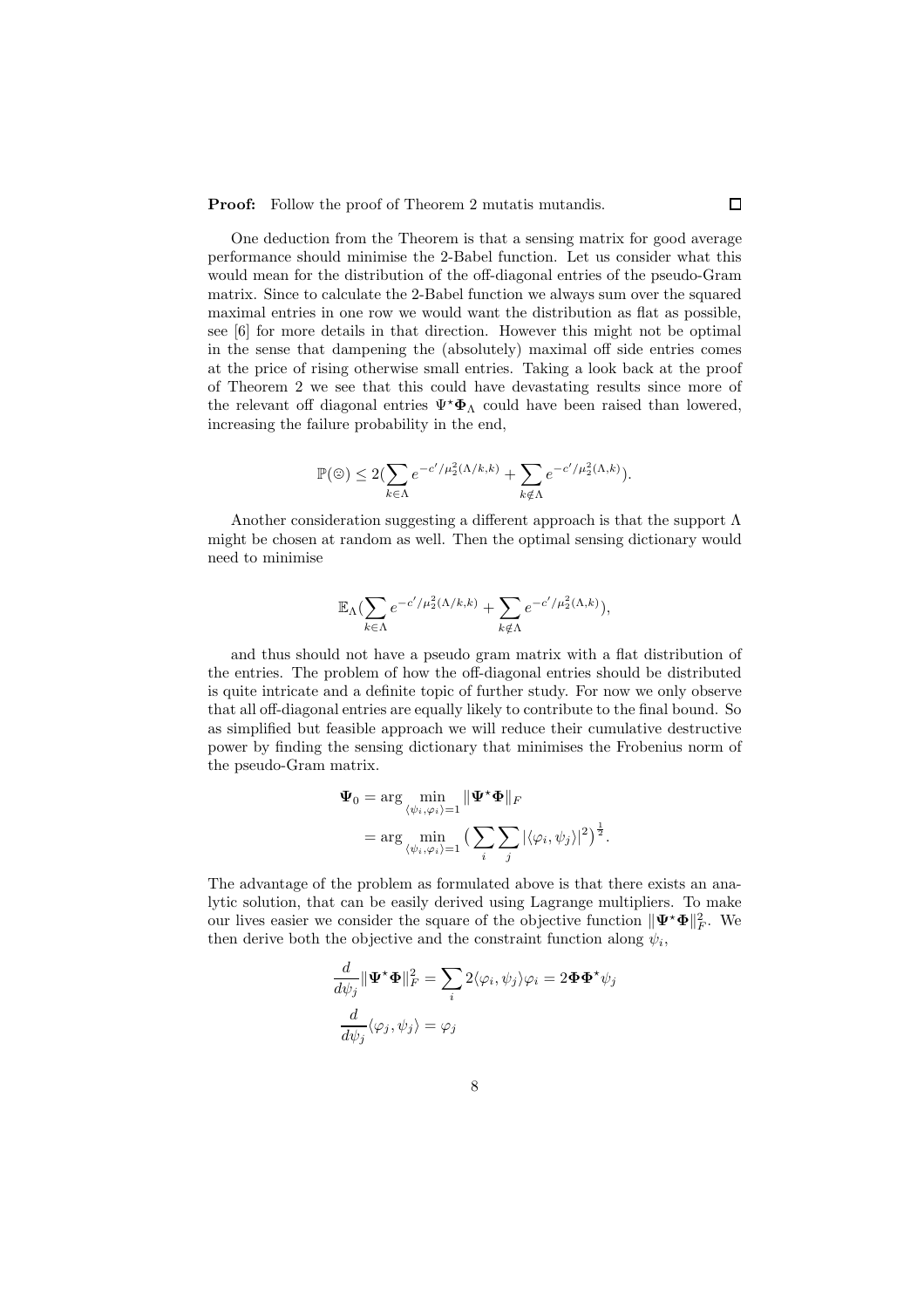Since at the minimum the derivatives need to be parallel we set  $2\mathbf{\Phi}\mathbf{\Phi}^{\star}\psi_j = c_j\varphi_j$ which leads to  $\psi_j = \frac{c_j}{2}$  $\frac{c_j}{2}(\boldsymbol{\Phi}\boldsymbol{\Phi}^{\star})^{-1}\varphi_j$ . If we choose the constants  $c_j$  appropriately to ensure  $\langle \varphi_j , \psi_j \rangle = 1$  and collect them in the diagonal matrix D, we see that the optimal sensing matrix is just the rescaled transpose of the Moore Penrose pseudo inverse,

$$
\mathbf{\Psi}_0 = (\mathbf{\Phi} \mathbf{\Phi}^*)^{-1} \mathbf{\Phi} D = (\mathbf{\Phi}^\dagger)^* D.
$$

To test the performance of an average sensing matrix we did the following small experiment. We built a dictionary of 256 atoms that are randomly distributed on the sphere in  $\mathbb{R}^{128}$ . For each support size between 1 and 20 we constructed 1000 signals by choosing the support set uniformely at random and coefficients of absolute value one but with random signs, i.e.  $x_i = \pm 1$  with equal probability. We then compared how often thresholding could recover the full support when using the original dictionary, the worst case sensing matrix, see [6], and the average case sensing matrix. The results are displayed in Figure 2



Figure 2: Recovery Rates for Different Sensing Dictionaries

The improvement already gained by using the worst case sensing matrix is further increased by using the average case sensing matrix. The performance differences are also well reflected by the Frobenius norms of the (pseudo-) Gram matrices.

| dictionary                                     | original | worst case | average case |
|------------------------------------------------|----------|------------|--------------|
| $\ \mathbf{\Psi}^{\star}\mathbf{\Phi}\ _{F}$ . | 97.7917  | 23.8902    | 22.6743      |

So there is a large decrease in norm between the original dictionary and the worst case sensing matrix accounting for the large performance gap and a smaller decrease between the worst case and the average case sensing matrix reflecting a smaller improvement.